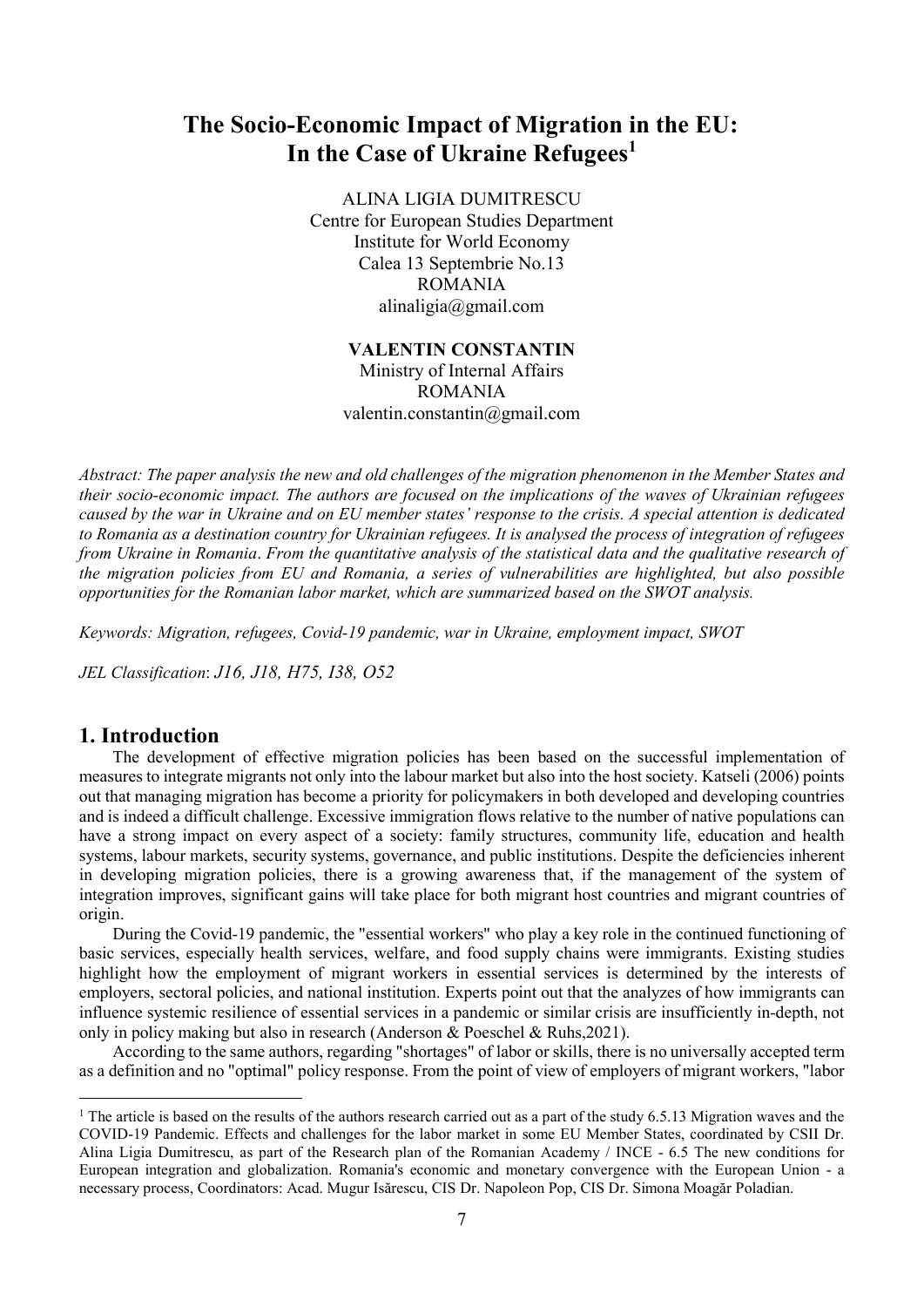shortage" usually refers to labor demand exceeding supply, wages, and conditions of employment on the market. Some employers may be reluctant or unable to meet demand and pay higher salaries. However, the central role of wages, employment conditions and structural constraints in stimulating employment growth must not be neglected. Such considerations probably apply in the context of essential services; for example, employment conditions can simultaneously create flexibility for employers (which could contribute to resilience), but also temporary employment of workers (which could undermine companies' resilience to asymmetric shocks).

## 2. The impact of migrant integration in the EU

In 2005 the European Commission adopted the Communication "A Common Agenda for Integration. Framework for the Integration of Third-Country Nationals into the European Union ", that expresses a view to establish a "coherent European integration area" based on implementing the" common basic principles ", through a series of EU support mechanisms (European Commission, 2005). In addition, on 3 March 2010, the European Commission's Communication entitled "Europe 2020, a strategy for smart, sustainable and inclusive growth", emphasized the need to set a new agenda for the integration of migrants to enable them to capitalize on their full potential.

In July 2011, the Commission proposed a "New European Agenda for the Integration of Third-Country Nationals", focusing on actions to increase the economic, social, cultural, and political participation of immigrants and on the direct actions of the local authorities. This new agenda highlights the challenges that need to be addressed if the EU wants to reap the full potential of migration and the value of cultural diversity and explores the role of countries of origin in the success of the integration process. A support working document provided by the Commission is attached to the Communication and contains a list of EU initiatives that support the integration of third-country nationals (European Commission, 2011).

On 7 June 2016, the European Commission adopted an "Action Plan on Integrating Third-Country Nationals" (European Commission, 2016). The action plan provides a comprehensive framework to support Member States' efforts to develop and strengthen their integration policies and describes the concrete measures that the Commission is implementing in this regard. Although it targets all third-country nationals in the EU, it contains specific actions to address the specific challenges facing refugees. The plan includes actions in all areas of migration policy that are essential for their integration:

- $\triangleright$  pre-departure and pre-arrival measures, including actions to prepare migrants and local communities for the integration process;
- $\triangleright$  education, including actions to promote language training, the participation of immigrant children in early childhood education and care, teacher training and civic education;
- $\triangleright$  employment and vocational training, including actions to promote early integration into the labor market and migrant entrepreneurship:
- $\triangleright$  access to basic services such as home insurance and health care;
- $\triangleright$  active involvement and social inclusion, the participation of migrants in socio-cultural life and the fight against all forms of discrimination are also tools for strengthening coordination between the various actors responsible for integration at national, regional, and local levels. For example, the European Integration Network, which promotes mutual learning between Member States and a more strategic approach to EU funding for integration, has a special role to play.

European Migration Network (2019) has pointed that the integration into the labor market of third-country nationals legally residing in EU Member must follow complex issues:

- $\triangleright$  most Member States have implemented specific integration policies targeting many of the migrant groups, including newcomers, as well as first-generation third-country nationals. These policies are usually a component of more general policies for the integration of disadvantaged groups;
- $\triangleright$  current labor market integration policies are usually driven by a lack of labor and the need to quickly support new workers to become self-employed;
- member States shall combine basic and personalized labor market integration measures. While the main integration activities contribute to ensuring equal access to general services (public employment). It is underlined that customized measures can address some of the problems faced by newcomers from the third countries compared to other groups, including lack of language skills and low level of familiarity with the new society culture;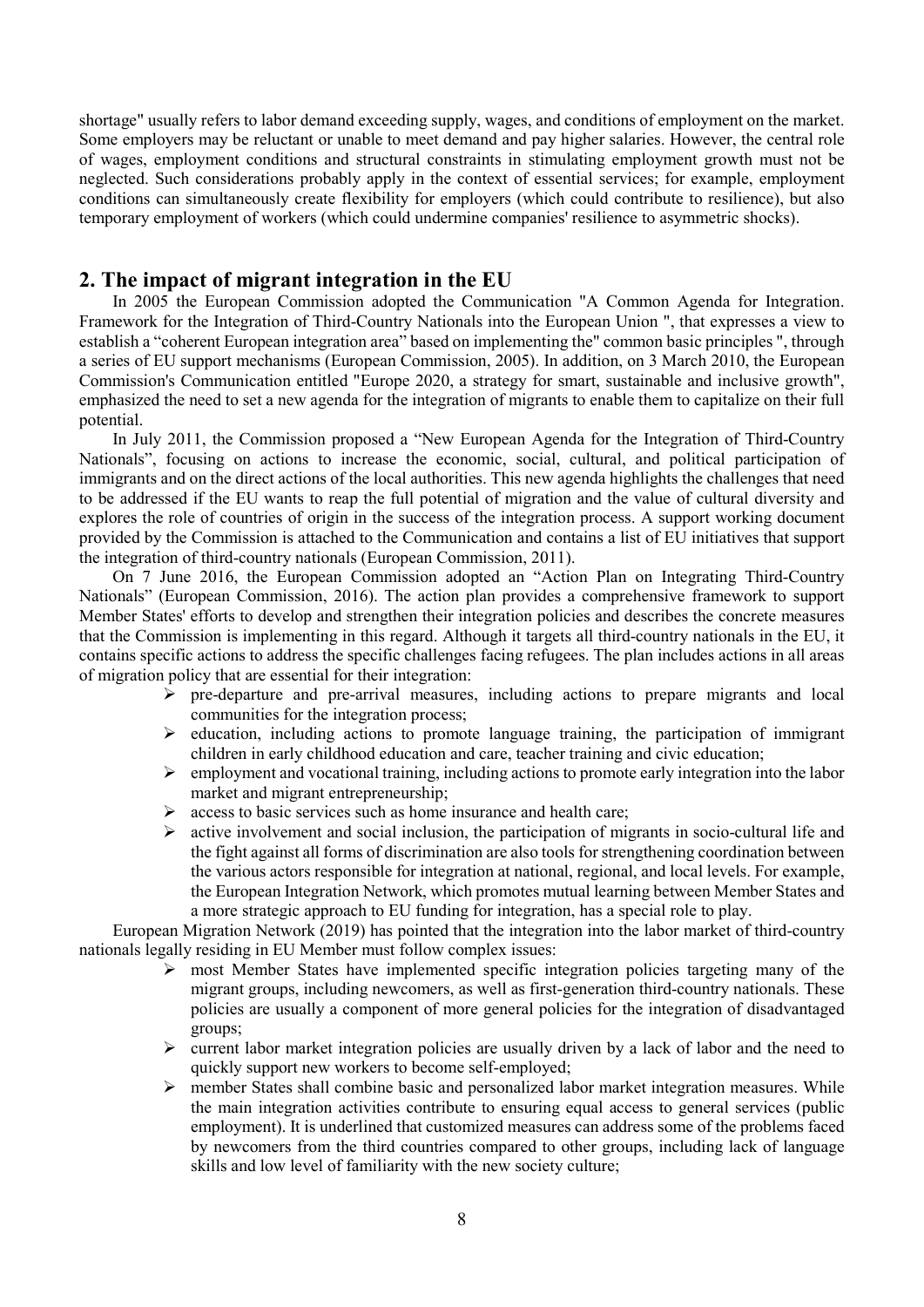- $\triangleright$  the most common obstacles faced by Member States in supporting third-country nationals are the accreditation of professional qualifications / skills assessment of non-EU nationals, combating discrimination in recruitment processes and ensuring the different levels of language skills required in integration activities. These difficulties are more pronounced for immigrant women or vulnerable groups, such as the elderly;
- $\triangleright$  among the most innovative measures is the development of intergenerational links, bringing together people of different ages or ethnicities, not only to facilitate the integration of immigrants into society, but also to strengthen social cohesion;
- $\triangleright$  employment agencies and non-governmental organizations appear as key partners in implementing labor market integration measures. Most of the funding is from the national and / or community level, but there are examples of private funding, including new instruments, such as social impact bonds and sponsorships;
- $\triangleright$  measures taken by the private sector are aimed at integrating workers (immigrants) into the workplace;
- $\triangleright$  The good practice examples that have been largely implemented by large companies have focused mainly on continuing education, training, professional qualification.

Based on the progress made since 2016, the European Commission has presented a new Pact on Migration and Asylum in September 2020 (European Commission, 2020a). It aimed to provide new tools for faster and more integrated procedures, better management of the Schengen area and borders, as well as flexibility and resilience to any crisis. The new Pact on Migration and Asylum sets out a fairer and more coordinated approach to managing migration and asylum. It aims to implement a comprehensive and sustainable policy, providing an effective long-term response to the current challenges of illegal migration, the development of legal migration routes, better integration of refugees and other newcomers and the deepening of migration partnerships with countries of origin and transit for mutual benefit. A new "good governance" mechanism will ensure a more equitable sharing of responsibilities and effective solidarity between Member States, with national migration management systems increasingly integrated into a common Community space.

An Action Plan on Integration and Inclusion 2021-2027 (European Commission, 2020b) was adopted in November 2020, emphasizing that the digitalization of governments at all levels can facilitate access to digital public services. However, if not used in an inclusive way and not accessible, digitization of services may extend inequalities instead of narrowing them down. The Covid-19 crisis has revealed the potential for digitization of services in areas such as continuing education and language courses. Many Member States have had to adapt their services for integrating immigrants into socially remote conditions by providing online training courses. In any case, this change has also highlighted that immigrants and EU citizens from outside the EU often face obstacles in accessing digital courses and services due to lack of infrastructure, language barriers, lack of electronic identification and reliable digital services (such as electronic signature) or lack of digital skills to use these services. Online services can also be particularly effective in the pre-departure phase to help immigrants learn the language and acquire skills that can accelerate their integration upon arrival and connect them more easily with institutions in the host communities (European Commission, 2020).

## 3. The implications of the waves of Ukrainian refugees caused by the war in Ukraine over European Union

 According with the European Economic Forecast Spring 2022, because of the war in Ukraine the outlook in the EU is now for lower growth and higher inflation, especially for 2022. "Real GDP growth in both the EU and the euro area is now expected at 2.7% in 2022 and 2.3% in 2023, down from 4.0% and 2.8% (2.7% in the euro area), respectively, in the Winter 2022 interim forecast …In turn, the projection for inflation has been revised up significantly. In the EU, HICP inflation is now expected to average an all-time high of 6.8% in 2022, before declining to 3.2% in 2023. In the euro area, inflation is projected at 6.1% in 2022 and 2.7% in 2023. This compares with 3.5% and 1.7%, respectively, in the Winter 2022 interim forecast" (European Commission, 2022a).

#### 3.1. Synthesis of relevant statistical data

According with European Commission - Directorate General for Migration and Home Affairs- Directorate for Migration & Asylum, around 5.45 million people arrived at the EU from Ukraine through Poland, Slovakia, Hungary, Romania border crossing points (Graph 1). One of which on 5 May around 41,298 arrived, 2% less than on the previous day (41 960) (European Commission, 2022). The United Nations High Commissioner for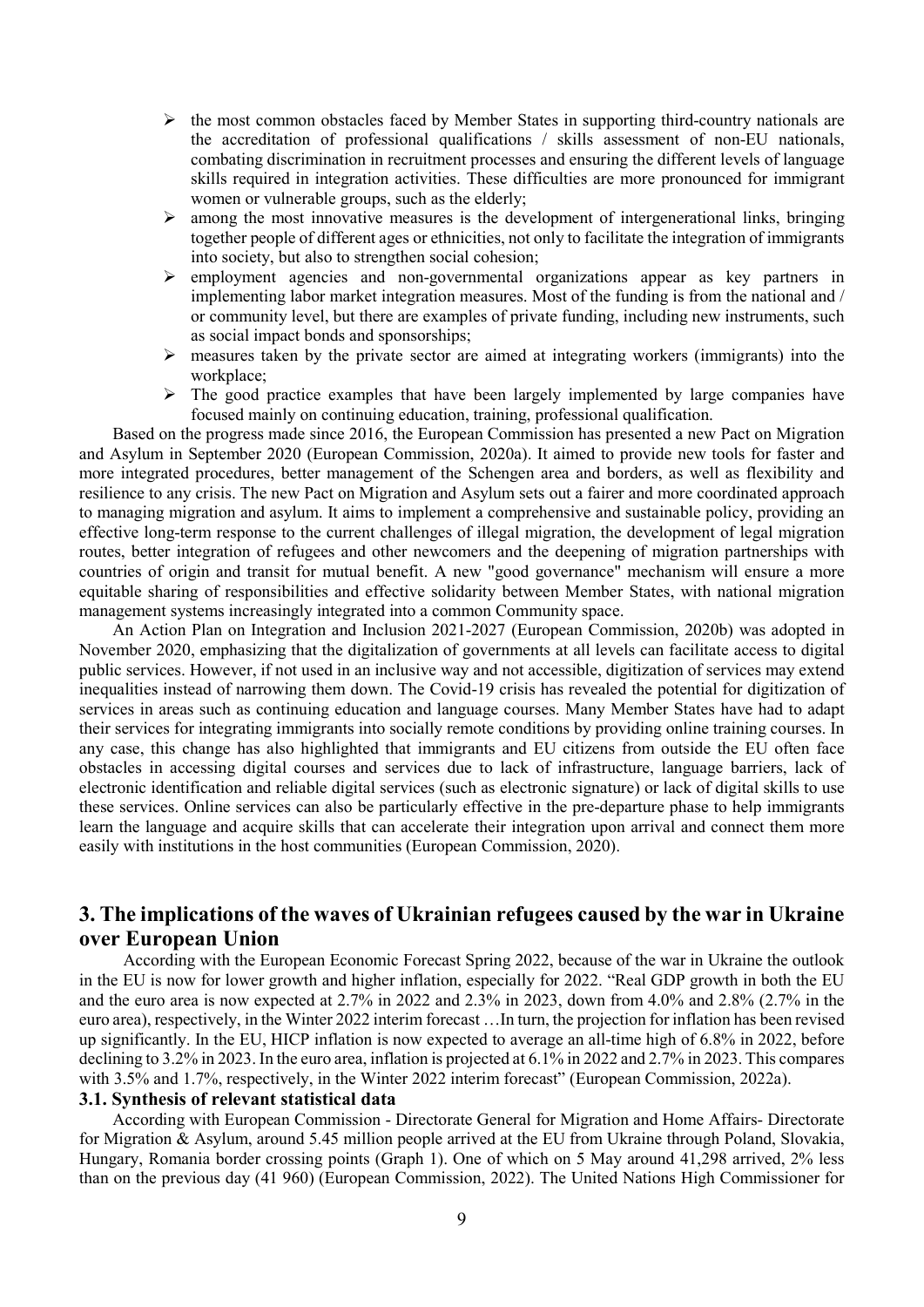Refugees data show that on 23 May 2022, the number of refugees amounted about 5.6 million people (UNHCR, 2022).





Source: Authors based on data published by the European Commission (2022).

 The State Border Guard Service (SBGS) of Ukraine reports that there are people who return to Ukraine. This would bring the total, as of 5 May, to almost 1.5 million citizens returned to Ukraine since the beginning of Russia's military invasion on 24 February (European Commission, 2022b)

![](_page_3_Figure_5.jpeg)

![](_page_3_Figure_6.jpeg)

Source: Authors based on data published by the European Commission (2022).

According with the European Commission, as reported in the context of the Solidarity Platform with the Ukrainian citizen , as of 6 May, the below represents the current status regarding reception capacities in the EU Member States and Schengen Associated CountriesOut of 17 Member States and 3 Schengen Associated Country reporting: 12 Member States (report occupancy rates between 70 and 100%. 4 Member States (Hungary, France, Romania, and Bulgaria) have 100% occupancy. And 16 Member States and 2 Schengen Associated Country report the possibility to upscale reception capacity. France reports to be capable of increasing their reception places up to 200 000, while Romania up to 500 000 places.

### 3.2. The EU's response to the refugee crisis in Ukraine

On 2 March 2022, the European Commission proposed granting temporary protection for up to three years to people fleeing the war in Ukraine, which includes a residence permit and access to employment and social assistance. On 3 March, the proposal was approved by EU interior ministers, with a majority of at least 15 Member States. The Dublin Convention, which requires the first country of entry to assess the asylum applications of immigrants has been abolished.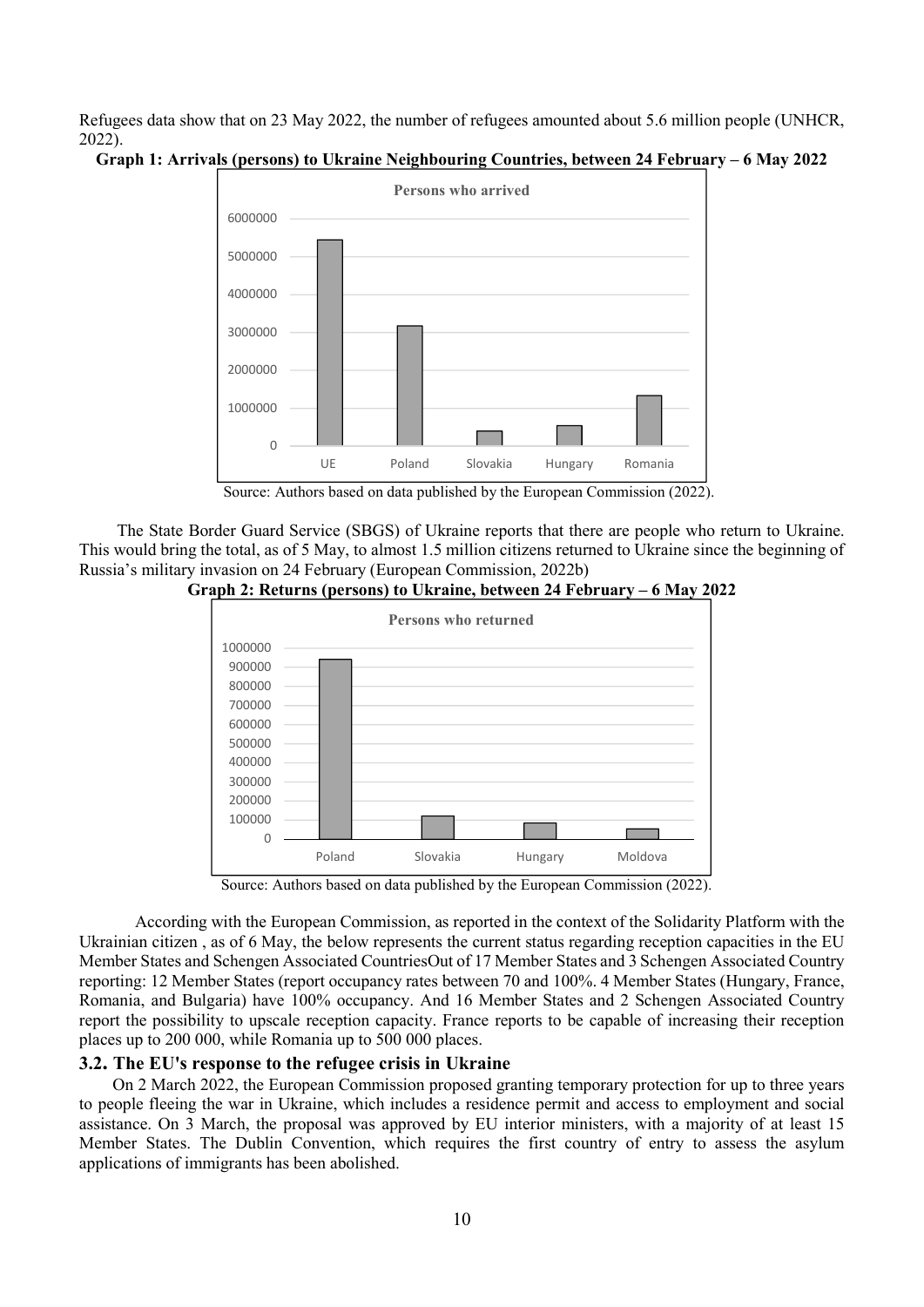The protection measure includes access to housing and medical care and will be provided to war refugees without them having to go through lengthy asylum procedures. Protection status can last up to three years and can be extended for another year unless the situation in Ukraine stabilizes faster and enough for people to return home.

There were also about 75,000 foreign students in Ukraine (many studying medicine, engineering, and military affairs), and nearly a quarter of them were Africans from Morocco, Egypt, Nigeria, and Ghana (Notes from Poland, 2022). They also left Ukraine, but many of them, unlike Ukrainians, were restricted from entering the EU.

Member States will focus their efforts on integrating refugees into society and the labor market. According to migration experts Sandilya and Deleva (2022), an influx of human capital could be extremely beneficial for many EU economies, provided that the relocation process is properly managed. First, they point out that, unlike Western European countries, the new EU Member States still have very little experience with large-scale immigration. Secondly, the influx of Ukrainians into these countries was largely made up of women and children, as men of fighting age keep behind, and therefore inclusion mechanisms will have to take gender and age into account.

In addition to providing housing, education and financial support, governments will also need to facilitate the entry of Ukrainian women into EU labor markets. In addition to providing training on skills and entrepreneurship, EU governments should focus on eliminating bureaucracy that prevents refugees who are able and willing to work. The European Ministries of Labor should work closely with companies, recruiters, and job search services to ensure that skilled workers find jobs quickly. Translation based on artificial intelligence can help in the process of recognizing diplomas and technical qualifications. Similarly, the universities and the technical training institutions will need to be flexible to facilitate access to education without the necessary documents, and courses can be presented in several languages. This will help refugee women gain the knowledge and experience they need to get jobs. Finally, refugees who want to become entrepreneurs will need sustained technical support, access to finance and - perhaps most importantly - mentors to guide them through the process of starting a business (Sandilya and Deleva, 2022).

## 4. Romania as a destination country for Ukrainian refugees

To counteract the negative impact on the Ukrainian refugees, has been launched a Regional Plan for Refugees for the situation in Ukraine, for the period March-August 2022, implying the participation of 12 partners (including the UN Non-Governmental Organization, international and civil society), for six months working with refugee host governments. According to this plan, the preliminary sum of 550.6 million dollars is allocated for the countries of the EU are on the border with the Czech Republic, Poland, Slovakia, and Hungary (in the West) and Romania (South-West). destination destinations for reimbursements in Ukraine.

#### 4.1. Analysis on border transit - Ukrainian citizens

From the beginning of the conflict on February 24 until May 7, 919,217 inflows of Ukrainian citizens and 830,915 outflows were registered at the Romanian border crossing points. Currently, 88,302 Ukrainian citizens remained in Romania (9.61%) of which 4,345 applied for asylum, and for 17,779 temporary residence permits were issued (Ministry of Interior Affairs, 2022a).

According to statistical statistics, the daily average inflows and outflows of Ukrainian citizens are as follows (Table 1):

| Table 1: The daily average inflows and outflows of Ukrainian citizens between 24 February-7 May 2022 |
|------------------------------------------------------------------------------------------------------|
| (noncone)                                                                                            |

| <b>DATE</b> | <b>INFLOWS</b> | <b>OUTFLOW</b> | <b>ASYLUM</b><br><b>APPLICATIONS</b> | <b>RESIDENCE</b><br><b>PERMITS</b> |
|-------------|----------------|----------------|--------------------------------------|------------------------------------|
| 28.02.2022  | 23.514         | 13.785         | 225                                  |                                    |
| 01.03.2022  | 22.596         | 15.877         | 321                                  |                                    |
| 02.03.2022  | 23.862         | 17.783         | 289                                  |                                    |
| 03.03.2022  | 25.294         | 19.575         | 387                                  |                                    |
| 04.03.2022  | 28.563         | 22.011         | 409                                  |                                    |
| 05.03.2022  | 28.235         | 22.813         | 489                                  |                                    |
| 06.03.2022  | 31.628         | 23.180         | 472                                  |                                    |
| 07.03.2022  | 33.969         | 26.632         | 463                                  |                                    |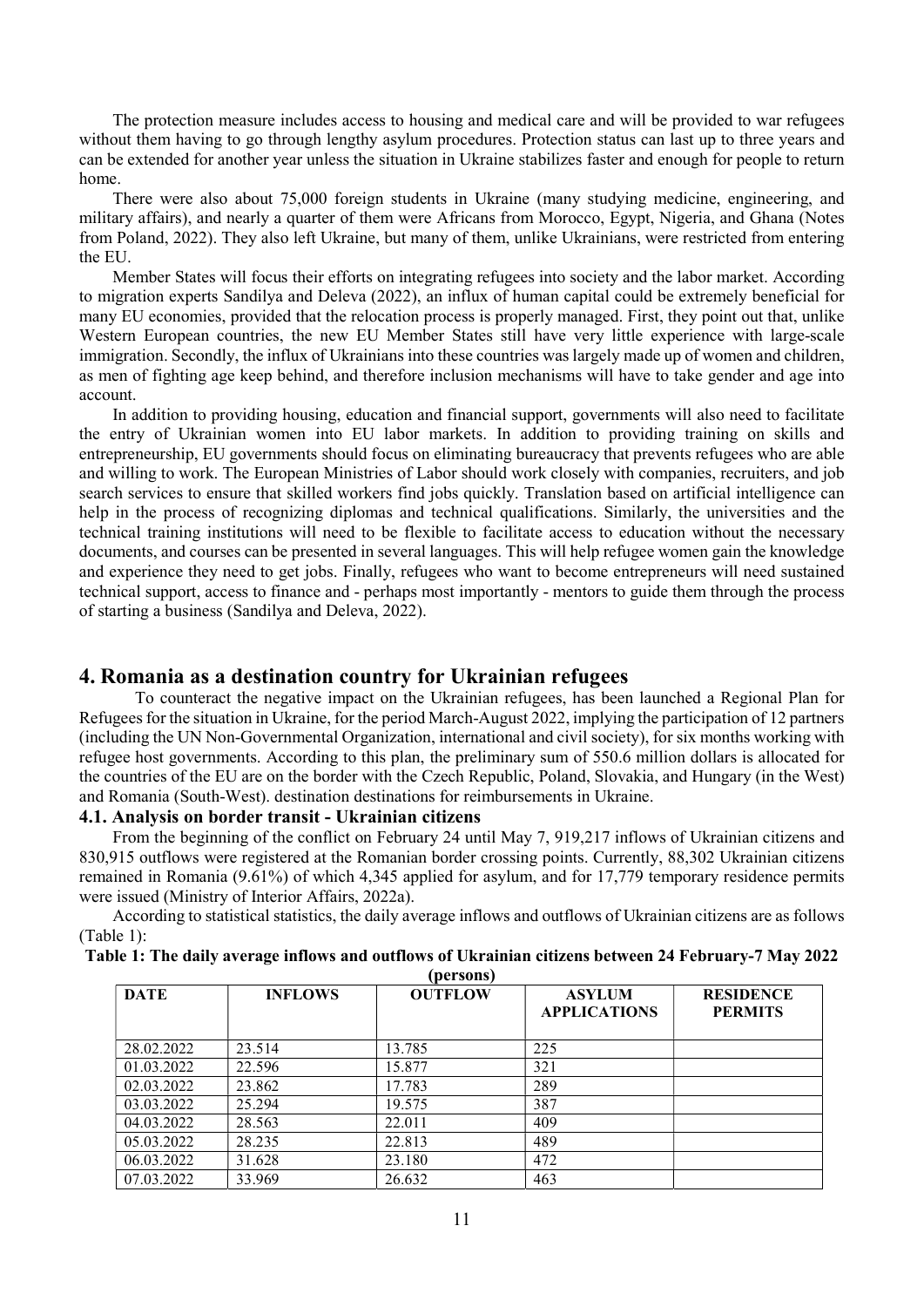| 08.03.2022 | 29.636 | 26.551 | 228                      |                |
|------------|--------|--------|--------------------------|----------------|
| 09.03.2022 | 28.888 | 25.506 | 60                       |                |
| 10.03.2022 | 23.546 | 24.475 | 53                       |                |
| 11.03.2022 | 21.003 | 23.653 | 51                       |                |
| 12.03.2022 | 16.348 | 21.659 | 67                       |                |
| 13.03.2022 | 16.676 | 16.858 | 65                       |                |
| 14.03.2022 | 14.475 | 14.954 | 52                       |                |
| 15.03.2022 | 13.769 | 13.425 | 97                       |                |
| 16.03.2022 | 15.212 | 13.350 | 69                       |                |
| 17.03.2022 | 15.286 | 13.176 | 45                       |                |
| 18.03.2022 | 13.000 | 13.206 | 40                       | X              |
| 19.03.2022 | 11.182 | 11.779 | 64                       |                |
| 20.03.2022 | 10.699 | 10.704 | 57                       |                |
| 21.03.2022 | 9.582  | 10.576 | 28                       |                |
| 22.03.2022 | 8.601  | 9.366  | 46                       |                |
| 23.03.2022 | 9.295  | 8.453  | 17                       | 14             |
| 24.03.2022 | 8.910  | 8.916  | 11                       | 113            |
| 25.03.2022 | 9.995  | 9.349  | 25                       | 152            |
| 26.03.2022 | 8.975  | 8.670  | 15                       | 165            |
| 27.03.2022 | 8.943  | 9.144  | $\blacksquare$           | 74             |
| 28.03.2022 | 7.776  | 8.367  | $\mathbf{1}$             | 24             |
| 29.03.2022 | 7.625  | 7.647  | $\overline{2}$           | 331            |
| 30.03.2022 | 8.261  | 8.241  | 6                        | 390            |
| 31.03.2022 | 8.650  | 8.380  | $\blacksquare$           | 316            |
| 01.04.2022 | 8.277  | 8.813  | $\blacksquare$           | 459            |
| 02.04.2022 | 7.365  | 7.772  | $\overline{4}$           | 445            |
| 03.04.2022 | 7.820  | 8.104  | $\overline{\phantom{0}}$ | 38             |
| 04.04.2022 | 6.729  | 6.955  | $\blacksquare$           | 15             |
| 05.04.2022 | 7.189  | 6.639  | $\mathbf{1}$             | 449            |
| 06.04.2022 | 7.524  | 7.205  | 9                        | 479            |
| 07.04.2022 | 8.894  | 7.436  | 3                        | 468            |
| 08.04.2022 | 9.165  | 9.198  | $\overline{a}$           | 471            |
| 09.04.2022 | 8.623  | 8.323  | $\overline{4}$           | 454            |
| 10.04.2022 | 10.025 | 8.631  | $\blacksquare$           | 26             |
| 11.04.2022 | 7.915  | 8.226  | $\blacksquare$           | 10             |
| 12.04.2022 | 8.350  | 8.293  | $\mathbf{1}$             | 507            |
| 13.04.2022 | 9.429  | 8.012  | $\overline{\phantom{a}}$ | 490            |
| 14.04.2022 | 9.385  | 9.035  | $\overline{\phantom{0}}$ | 585            |
| 15.04.2022 | 10.092 | 9.703  | $\mathbf{1}$             | 555            |
| 16.04.2022 | 7.691  | 7.971  | $\blacksquare$           | 537            |
| 17.04.2022 | 8.648  | 8.509  | $\blacksquare$           | 67             |
| 18.04.2022 | 6.750  | 6.779  | $\blacksquare$           | 15             |
| 19.04.2022 | 6.602  | 6.246  | $\blacksquare$           | 543            |
| 20.04.2022 | 7.349  | 7.302  | $\blacksquare$           | 362            |
| 21.04.2022 | 7.704  | 7.695  | $\blacksquare$           | 362            |
| 22.04.2022 | 7.608  | 8.165  | $\blacksquare$           | 455            |
| 23.04.2022 | 6.743  | 7.226  | $\blacksquare$           | 56             |
| 24.04.2022 | 5.130  | 5.869  | $\blacksquare$           | 37             |
| 25.04.2022 | 3.189  | 3.636  | $\blacksquare$           | $\overline{4}$ |
| 26.04.2022 | 4.412  | 3.722  | $\blacksquare$           | 25             |
| 27.04.2022 | 6.629  | 5.141  | $\blacksquare$           | 576            |
| 28.04.2022 | 8.635  | 7.340  | 1                        | 706            |
| 29.04.2022 | 8.590  | 8.224  | $\blacksquare$           | 732            |
| 30.04.2022 | 8.364  | 7.857  | $\blacksquare$           | 826            |
| 01.05.2022 | 10.569 | 9.486  | $\blacksquare$           | 327            |
| 02.05.2022 | 7.648  | 8.453  | $\blacksquare$           | 44             |
| 03.05.2022 | 6.747  | 7.103  | $\overline{2}$           | 814            |
| 04.05.2022 | 7.767  | 7.104  | $\blacksquare$           | 814            |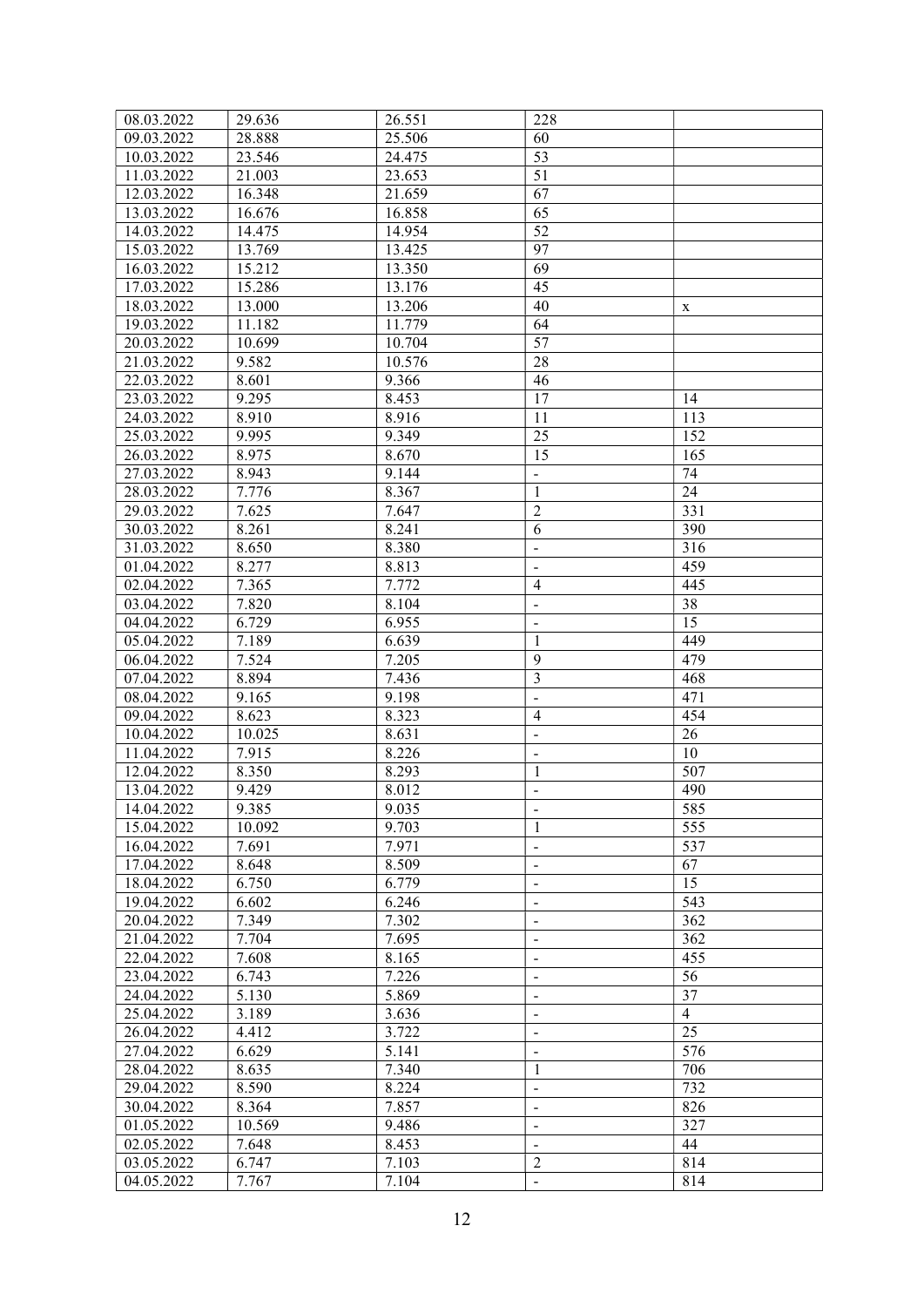| 05.05.2022 | 8.148                            | 7.885           | $\overline{\phantom{a}}$ | 927  |
|------------|----------------------------------|-----------------|--------------------------|------|
| 06.05.2022 | 722<br>$\overline{ }$<br>ر ر ، ، | 8.256           | -                        | -881 |
| 07.05.2022 | 8.072                            | $^{\prime}.143$ | -                        | 889  |
| 07.05.2022 | 9.065                            | 8.067           | -                        | 314  |

[1] Sources: Ministry of Interior Affairs (2022a) Note: \* Last available data.

For the effectively management and coordination of the massive influx of refugees displaced by the Russian-Ukrainian military conflict, The General Inspectorate for Emergency Situations has operationalized 15 Centers of Temporary Transit (12 assets, 2 suspended and 1 in administration of the local public authorities) in counties on the border with the Republic of Moldova and Ukraine, with a capacity of 2,943 accommodation places of which, , 65 were occupied, and from the moment of operationalization, which have been assisted 694,435 people, in the date under analysis between 24 February-17 May.

According with the General Inspectorate for Emergency Situations and National Intervention Coordination and Management Centre (2022), the costs for the civil protection in the context of the Russian-Ukrainian conflict have been 6,869,510 RON (1,387,779 EUR), of which 1,699,430 RON (343,319 EUR) for accommodation and 5,170,080 RON for food (1,044,460 EUR) (Ministry of Internal Affairs, 2022b).

### 4.2. The process of integration of refugees from Ukraine in Romania

Romania, measures have been taken to integrate Ukrainian refugees into the labor market. According to the Minister of Labor, the legislation has been amended so that all Ukrainian citizens who enter Romania and wish to be employed can do so without any notice or restriction but based on a statement on their own responsibility. Through this statement, they assume that they meet the conditions of professional training and experience necessary for the position they are to be employed and that they do not have a criminal record incompatible with the activity they are to carry out in Romania. Also, citizens from Ukraine will have the opportunity to work without having to obtain a residence visa for work from Romania's diplomatic missions in Ukraine.

According with the Ministry of Labour and Social Protection data, on 10 May 2022, several 5,101 active contracts of Ukrainian citizens are registered, out of which 2,731 are contracts that have a start date after the beginning of the conflict. So, the number of active contracts that started on February 24, has increased by thirtyeight persons compared to 10 May 2022 (Graph 3, Table 2).

![](_page_6_Figure_7.jpeg)

![](_page_6_Figure_8.jpeg)

 Source: Authors based on data published by Ministry of Labour and Social Protection - National Employment Agency (ANOFM 2022).

|  | Table 2: Information for the Interinstitutional Working Committee on Ukraine |  |  |  |  |  |
|--|------------------------------------------------------------------------------|--|--|--|--|--|
|--|------------------------------------------------------------------------------|--|--|--|--|--|

| Period | No. of companies that   | Number of | Number of       | Number of jobs held New | contracts                    |
|--------|-------------------------|-----------|-----------------|-------------------------|------------------------------|
|        | have declared           | places    | Ukrainian job   | by                      | Ukrainian registered<br>1n   |
|        | vacancies available for | declared  | seekers in      | citizens in Romania     | $\sigma$ f<br><b>REVISAL</b> |
|        | Ukrainian citizens      | vacant    | Romania         |                         | Ukrainian                    |
|        |                         |           | registered with |                         | citizens                     |
|        |                         |           | AJOFM / ANOFM   |                         |                              |
|        |                         |           |                 |                         |                              |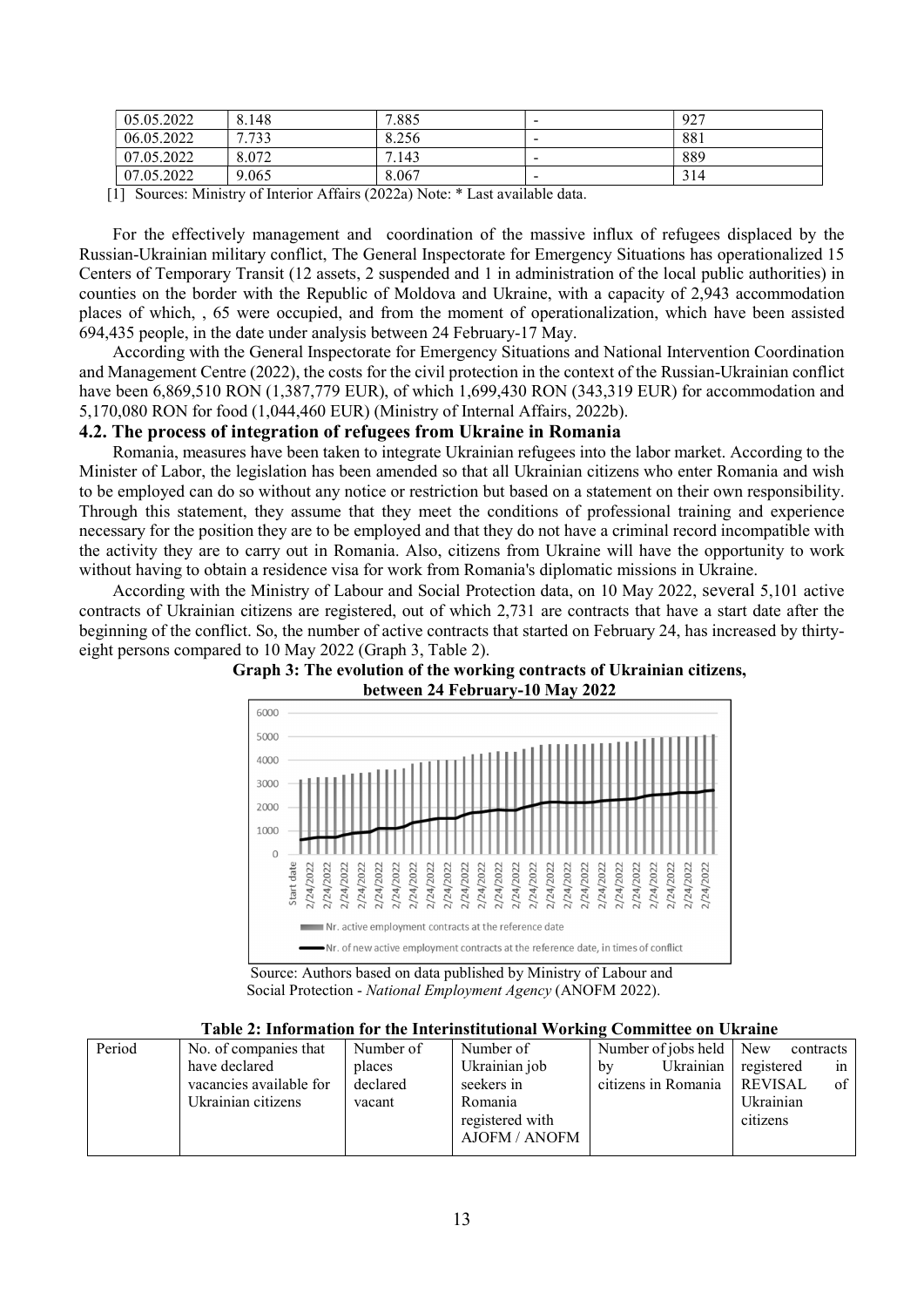| 2022. د<br>10.05              | 270 | 4075 | $\overline{\phantom{a}}$<br>' JU | ' ~ | $\sim$<br>-<br><u>. .</u> |
|-------------------------------|-----|------|----------------------------------|-----|---------------------------|
| 24.02.2022<br>$\prime$ $\sim$ |     |      |                                  |     |                           |

Source: Ministry of Labour and Social Protection - National Employment Agency. (ANOFM 2022).

Occupations of employed Ukrainian citizens are: car wiring manufacturers, car industry specialists, textile industry workers, construction workers, violinist, driver, workers in hotels and restaurants, sales representatives, fishermen, confectioner, pedagogue, car mechanics, IT, pastry chefs, packers, chefs, data processing operators, hairdressers, manicurists, beauticians, green space caretakers, cargo handlers, food industry workers, unskilled in the field of electricity, unskilled road maintenance, textile chemist, car sales worker, car operator, social worker, translators, workers in aircraft industry, dental technician, engineer, architect manager, design engineer, unskilled worker in non-ferrous metal casting, ship engineer, sales manager, quality controller, plastics operators.

Between 24.02.2022 and 05.05.2022, 250,790 minor Ukrainian citizens entered through the border crossing points and 211,940 minor Ukrainian citizens left. Currently, in Romania, there are 38,850 minor Ukrainian citizens left, of which 33,087 are under 14 years old, 24,107 are under 10 years old, and 11,380 are under 5 years old.

Because of the large number of children among refugees, there were taken a set of measures Ukrainian children protection. All Ukrainian children who are on Romanian territory, including those who do not apply for protection, according to the Asylum Law, will benefit from the right to free education in Romania, as well as Romanian students. Refugee children in Ukraine will be entitled to free accommodation in boarding schools, food allowance, supplies and textbooks.

From the study of the statistical data and of the migration policies from EU and Romania, a series of vulnerabilities are highlighted, but also possible opportunities of the Romanian labor market, which are summarized based on the SWOT analysis in the following table:

| <b>STRENGTHS</b>                                                                                                                                           | <b>WEAKNESSES</b>                                                                                                                                              |
|------------------------------------------------------------------------------------------------------------------------------------------------------------|----------------------------------------------------------------------------------------------------------------------------------------------------------------|
| Member States have implemented specific<br>integration policies targeting many of the migrant<br>groups in general and in special of the Ukraine.          | - An inadequate supply of migrant labour, due to lack of<br>qualifications or inadequate training for the host country's<br>labour market demand.              |
| A well organised system for coordination and<br>management of refugees' crisis at national and<br>local level.                                             | - Arduous process of accreditation of professional<br>qualifications / skills assessment of non-EU nationals.                                                  |
|                                                                                                                                                            |                                                                                                                                                                |
| <b>OPPORTUNITIES</b>                                                                                                                                       | <b>THREATS</b>                                                                                                                                                 |
| Immigrants could play an important role in the<br>continued functioning of basic services, especially<br>health services, welfare, and food supply chains. | - An increased social spends in host countries.<br>- The risk elevated level of unemployment between the<br>immigrant population, due to the imbalance between |

## Table 3: The impact of migration in the EU: A SWOT analysis

Source: Authors

Of the estimated about 6 million refugees expected to arrive in EU countries following the war in Ukraine, some will decide to stay in the host countries. In this context, the capacity of host states to integrate refugees and build social cohesion with them is a win-win process: the immigrants will have better opportunities to work and live and the in EU will increase the employment, that will contribute to the economic growth and economic development of the Member States.

## 5. Conclusion

In the years before the Russian-Ukrainian conflict, the Member States of Central and Eastern Europe were facing a labor shortage due to the free movement of labor from these states to more economically developed countries. A major challenge is the integration of immigrants into the host countries labor market. The European Union encourages the integration of immigrants into the Member States through a series of programs to facilitate